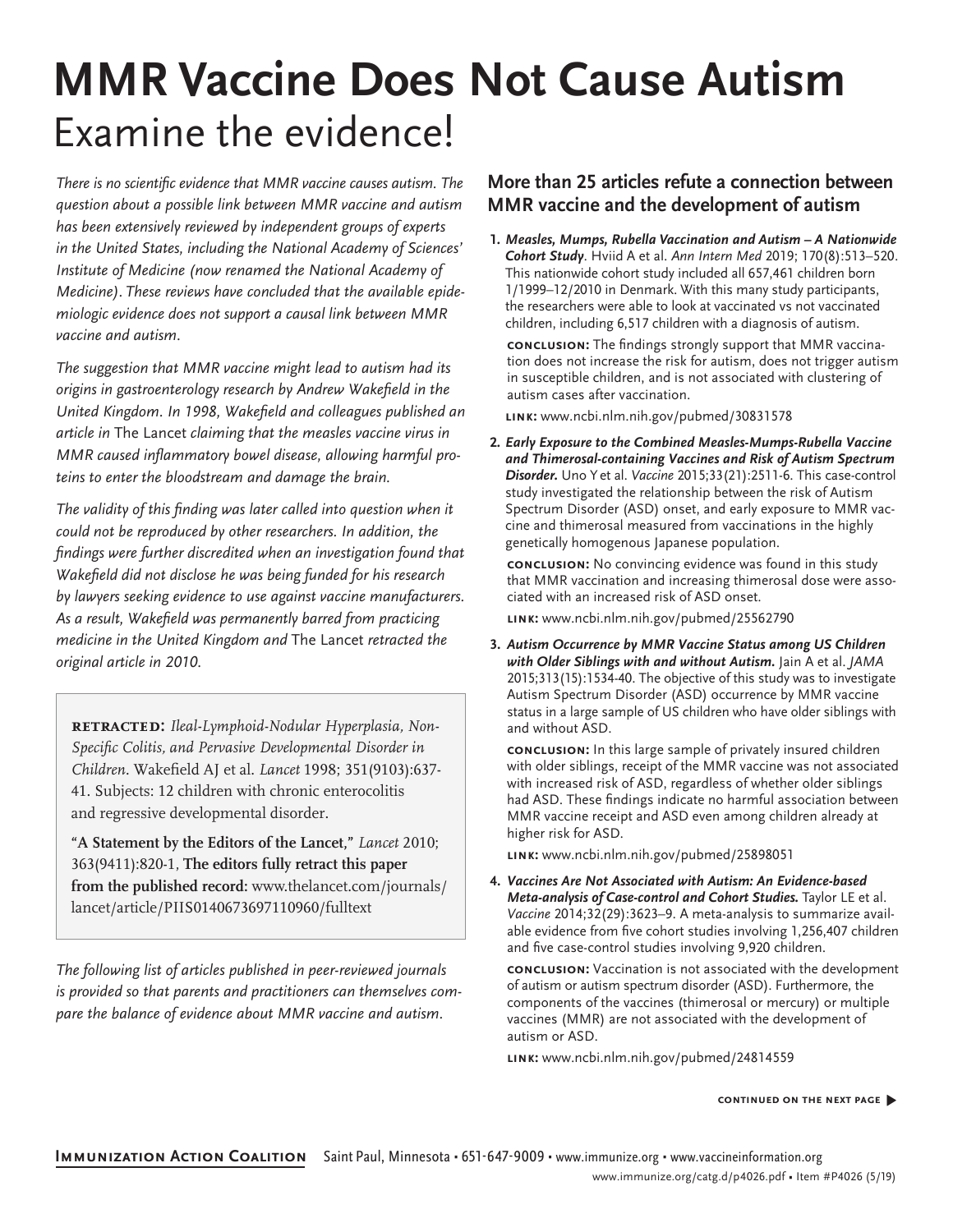**5.** *Vaccines for Measles, Mumps and Rubella in Children.* Demicheli V et al. Cochrane Database Syst Rev. 2012 Feb 15. Literature review of 5 randomized controlled trials, 1 controlled clinical trial, 27 cohort studies, 17 case-control studies, 5 time-series trials, 1 case cross-over trial, 2 ecological studies, 6 and self-controlled case series studies involving in all about 14,700,000 children and assessing effectiveness and safety of MMR vaccine (2004-2011).

**conclusion:** Exposure to the MMR vaccine was unlikely to be associated with autism, asthma, leukaemia, hay fever, type 1 diabetes, gait disturbance, Crohn's disease, demyelinating diseases, bacterial or viral infections.

**link:** [www.ncbi.nlm.nih.gov/pubmed/22336803](http://www.ncbi.nlm.nih.gov/pubmed/22336803)

**6. Immunization Safety Review: Adverse Effects of Vaccines: Evidence** *and Causality. Institute of Medicine.* The National Academies Press: 2011. Consensus Report.

**conclusion:** Evidence favors rejection of five vaccine-adverse event relationships, including MMR vaccine and autism. Overall, the committee concludes that few health problems are caused by or clearly associated with vaccines.

**link:** www.nationalacademies.org/hmd/reports/2011/Adverse-Effects-of-Vaccines-Evidence-and-Causality.aspx

**7.** *Lack of Association Between Measles-Mumps-Rubella Vaccination and Autism in Children: A Case-Control Study.* Mrozek-Budzyn D et al. Pediatr Infect Dis J. 2010;29(5):397-400. The 96 cases with childhood or atypical autism, aged 2 to 15, were included in the study group. Controls consisted of 192 children individually matched to cases by year of birth, sex, and general practitioners.

**conclusion:** The study provides evidence against the association of autism with either MMR or a single measles vaccine.

**link:** [www.ncbi.nlm.nih.gov/pubmed/19952979](http://www.ncbi.nlm.nih.gov/pubmed/19952979)

**8.** *Measles Vaccination and Antibody Response in Autism Spectrum Disorders.* Baird G et al. Arch Dis Child 2008; 93(10):832-7. Subjects: 98 vaccinated children aged 10-12 years in the UK with autism spectrum disorder (ASD); two control groups of similar age: 52 children with special educational needs but no ASD and 90 children in the typically developing group.

**conclusion:** No association between measles vaccination and ASD was shown.

**link:** [www.ncbi.nlm.nih.gov/pubmed/18252754](http://www.ncbi.nlm.nih.gov/pubmed/18252754)

**9.** *Lack of Association between Measles Virus Vaccine and Autism with Enteropathy: A Case-Control Study.* Hornig M et al. PLoS ONE 2008; 3(9):e3140. Subjects: 25 children with autism and GI disturbances and 13 children with GI disturbances alone (controls).

**conclusion:** This study provides strong evidence against association of autism with persistent MV RNA in the GI tract or MMR exposure.

**link:** [www.ncbi.nlm.nih.gov/pubmed/18769550](http://www.ncbi.nlm.nih.gov/pubmed/18769550)

**10.** *Immunizations and Autism: A Review of the Literature.* Doja A, Roberts W. Can J Neurol Sci. 2006; 33(4):341-6. Literature review.

**conclusion:** Our literature review found very few studies supporting this theory, with the overwhelming majority showing no causal association between the Measles-Mumps-Rubella vaccine and autism.

**link:** [www.ncbi.nlm.nih.gov/pubmed/17168158](http://www.ncbi.nlm.nih.gov/pubmed/17168158)

**11.** *No Evidence of Persisting Measles Virus in Peripheral Blood Mononuclear Cells from Children with Autism Spectrum Disorder.* D'Souza Y et al. Pediatrics 2006; 118(4):1664-75. Subjects: 54 children with autism spectrum disorder and 34 developmentally normal children

**conclusion:** There is no evidence of measles virus persistence in the peripheral blood mononuclear cells of children with autism spectrum disorder.

**link:** [www.ncbi.nlm.nih.gov/pubmed/17015560](http://www.ncbi.nlm.nih.gov/pubmed/17015560)

**12.** *MMR-Vaccine and Regression in Autism Spectrum Disorders: Negative Results Presented from Japan.* Uchiyama T et al. J Autism Dev Disord 2007; 37(2):210-7. Subjects: 904 children with autism spectrum disorder. (Note: MMR was used in Japan only between 1989 and 1993.)

**conclusions:** During the period of MMR usage no significant difference was found in the incidence of regression between MMR-vaccinated children and non-vaccinated children. Among the proportion and incidence of regression across the three MMRprogram-related periods (before, during and after MMR usage), no significant difference was found between those who had received MMR and those who had not. Moreover, the incidence of regression did not change significantly across the three periods. **link:** [www.ncbi.nlm.nih.gov/pubmed/16865547](http://www.ncbi.nlm.nih.gov/pubmed/16865547)

**13.** *Pervasive Developmental Disorders in Montreal, Quebec, Canada: Prevalence and Links with Immunizations.* Fombonne E et al. Pediatrics. 2006;118(1):e139-50. Subjects: 27,749 children born from 1987 to 1998 attending 55 schools.

**conclusion:** The findings ruled out an association between pervasive developmental disorder and either high levels of ethylmercury exposure comparable with those experienced in the United States in the 1990s or 1- or 2-dose measles-mumps-rubella vaccinations. **link:** [www.ncbi.nlm.nih.gov/pubmed/16818529](http://www.ncbi.nlm.nih.gov/pubmed/16818529)

**14.** *Is There a 'Regressive Phenotype' of Autism Spectrum Disorder Associated with the Measles-Mumps-Rubella Vaccine? A CPEA Study.* Richler J, Luyster R, Risi S, et al. J Autism Dev Disord. 2006 Apr;36(3):299-316. A multi-site study of 351 children with Autism Spectrum Disorders (ASD) and 31 typically developing children used caregiver interviews to describe the children's early acquisition and loss of social-communication milestones.

**conclusion:** There was no evidence that onset of autistic symptoms or of regression was related to measles-mumps-rubella vaccination. **link:** [www.ncbi.nlm.nih.gov/m/pubmed/16729252](http://www.ncbi.nlm.nih.gov/m/pubmed/16729252)

**15.** *Relationship between MMR Vaccine and Autism.* Klein KC, Diehl EB. Ann Pharmacother. 2004; 38(7-8):1297-300. Literature review of 10 studies.

**conclusion:** Based upon the current literature, it appears that there is no relationship between MMR vaccination and the development of autism.

**link:** [www.ncbi.nlm.nih.gov/pubmed/15173555](http://www.ncbi.nlm.nih.gov/pubmed/15173555)

**16.** *Immunization Safety Review: Vaccines and Autism.* Institute of Medicine. The National Academies Press: 2004. Consensus report.

**conclusion:** The committee concludes that the body of epidemiological evidence favors rejection of a causal relationship between the MMR vaccine and autism.

**link:** [www.nap.edu/openbook.php?isbn=030909237X](http://www.nap.edu/openbook.php?isbn=030909237X)

## **continued on the next page** �

**Immunization Action Coalition** • Saint Paul, Minnesota • 651-647-9009 • <www.immunize.org> • <www.vaccineinformation.org>